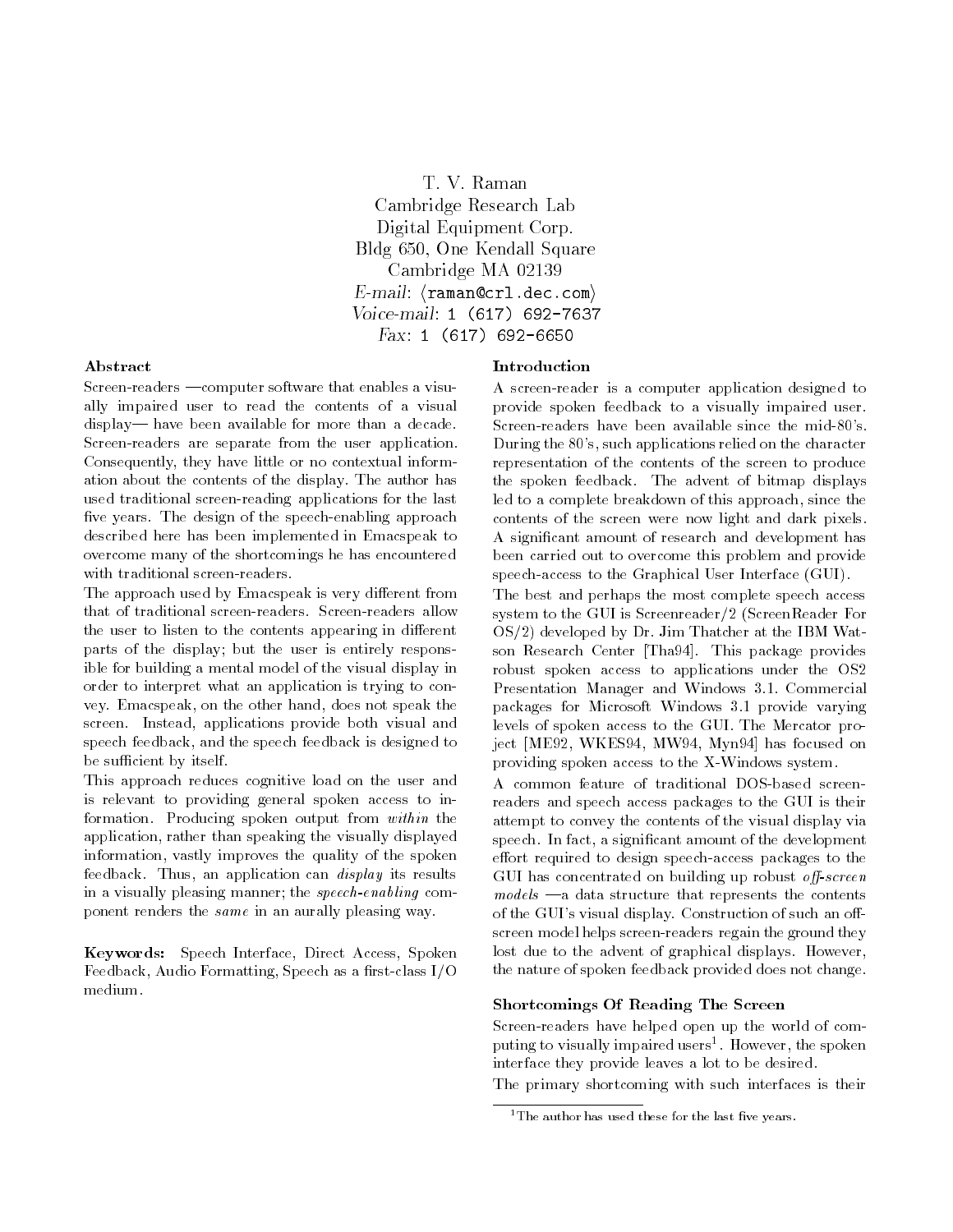inability to convey the structure present in visually displayed information. Since the screen-reading application has only the contents of the visual display to examine, it conveys little or no contextual information about what is being displayed. Put another way:

A Screen-reader speaks what is on the screen without conveying why it is there.

As a consequence, accessing applications that display highly structured output in a visually pleasing manner with screen-readers is cumbersome.

Here is a simple example to illustrate the above state ment. A typical calendar display is made up of a table showing the days of the week. This information is visually laid out to allow the eye to quickly see what day a particular date of the month falls on. Thus, given the display shown in Fig. 1, it is easy to answer the question "What day is it today?". When this same display is

| Jan 1995 |    |        |    |    |    |         |  |  |
|----------|----|--------|----|----|----|---------|--|--|
| S        | М  | T      |    | Th | F  | Sa      |  |  |
|          | 2  | 3      |    | 5  | 6  |         |  |  |
| 8        |    | $10\,$ |    | 12 | 13 | 14      |  |  |
| 15       | 16 | 17     | 18 | 19 | 20 | $^{21}$ |  |  |
| 22       | 23 | 24     | 25 | 26 | 27 | 28      |  |  |
| 29       | 30 | 31     |    |    |    |         |  |  |

Figure 1: A Typical Calendar Application

accessed with a screen-reader, the user hears the entire contents of the table 1 spoken aloud. This results in the following set of meaningless utterances:

pipe pipe 1 pipe 2 pipe 3 pipe 4 pipe 5 pipe 6 pipe 7 pipe pipe ::: pipe pipe 29 pipe 30 pipe 31 pipe pipe pipe pipe pipe pipe

Alternatively, the characters under the application cursor can be spoken. In the case of Fig. 1, the listener would hear the system say "one". To answer the question "What day is it today?" the user has to first build a mental representation of the visual display, and then navigate around the screen, examining the contents that appear in the same screen column as the 1 in order to infer the fact that the date is Sunday, January 1, 1995. Screen-readers for both character-cell and graphical displays suffer from this shortcoming. This is a consequence of trying to read the screen instead of providing true spoken feedback. The rest of this paper describes Emacspeak, an interface that treats speech as a firstclass output medium. Screen-readers speak the screen contents after the application has displayed its results; Emacspeak integrates spoken feedback into the application itself. This tight integration between the spoken output and the user application enables Emacspeak to

provide rich, context-sensitive spoken feedback. As a case in point, when using the calendar application, the user hears the current date as Sunday, January 1, 1995. For related work in integrating speech as a first-class  $I/O$ medium into general user applications, see [YLM95].

We conclude this introduction by pointing out that visual layout plays an important role in cuing the reader to information structure. Such visual cues reduce cognitive load by allowing the perceptual system to perceive the inherent structure present in the information, thereby freeing the cognitive system to process the information. Spoken feedback produced from the visual layout proves difficult to understand because many of the structural cues are lost; to make things worse, other structural cues turn into *noise* (the "pipe pipe  $\ldots$ " above is a case in point). This results in the listener having to spend a large number of cognitive cycles in trying to parse the spoken utterance, making understanding the information considerably harder. Speaking the information in an aurally pleasing manner alleviates this burden, leading to better aural comprehension.

## A Different Approach

We tightly integrate spoken output with the user application. Such tight integration allows the functions providing spoken feedback direct access to the application context. Thus, in the case of the calendar example shown in Fig. 1, the speech feedback routines can access the runtime environment of the calendar application to find out that the current date is Sunday, January 1, 1995 instead of trying to guess this from the visual presentation of the calendar.

Thus, using speech as a first-class output medium provides direct access to the information displayed by an application - traditional screen-readers provide what can at best be described as *indirect* access.

## Motivation

Every computer application (big or small) can be characterized as having the following structure:

- Accept user input
- Companies on the data on the data of the data of the data of the data of the data of the data of the data of t
- Display results of the computation

Human computer interaction focuses on the first and third of these stages. Traditional WIMP interfaces<sup>2</sup> have assumed a purely visual interaction; applications designed for such interfaces naturally optimize their displays to this mode of interaction.

However, visual layout is not optimal for spoken interaction as evinced by the calendar application (See Section ). By having the user interface (UI) components

<sup>2</sup>Windows, Icons, Menus, and Pointer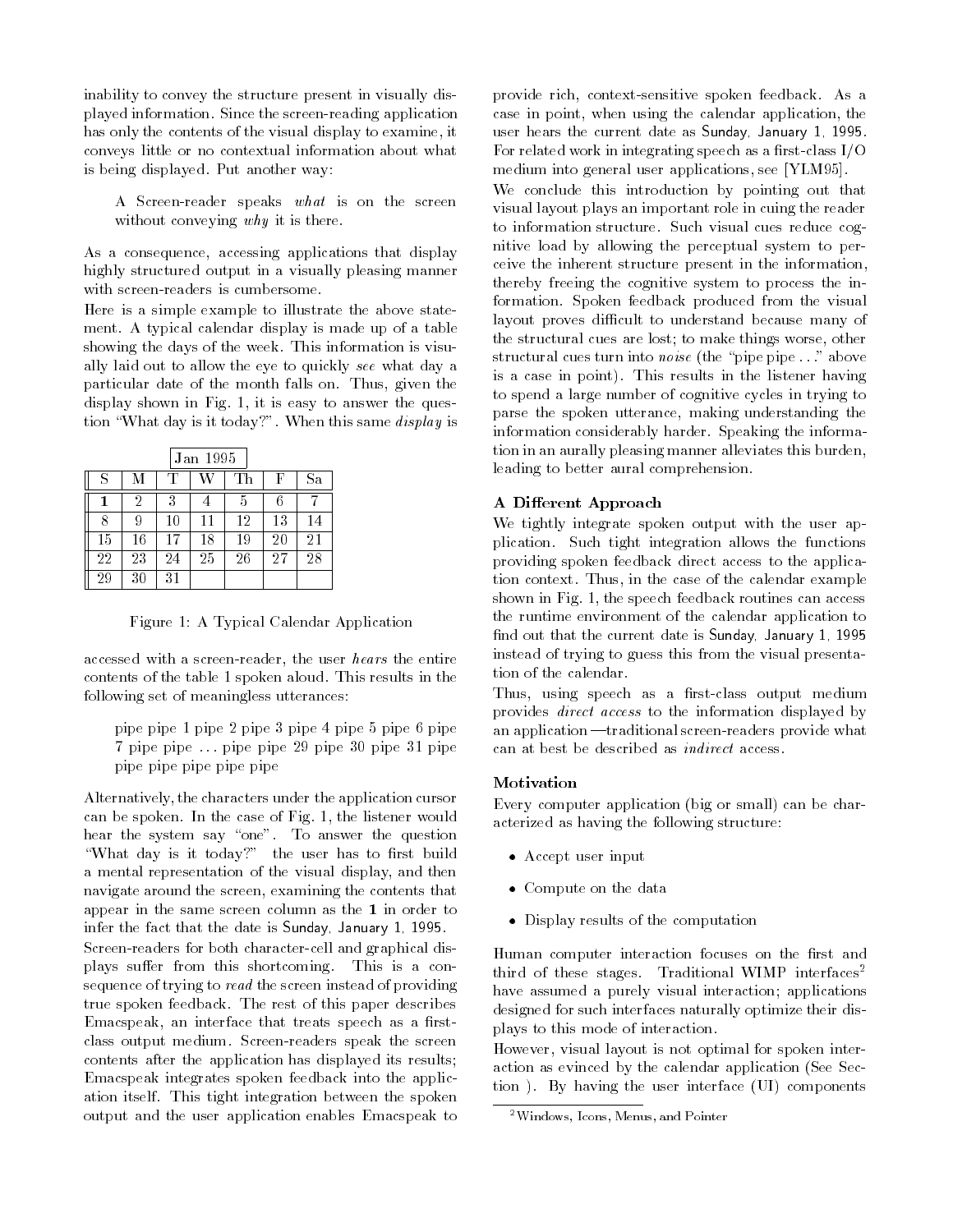of the application communicate directly with the speech subsystem, Emacspeak produces more usable output. Contrast this with the screen-reading paradigm, where spoken output is produced by a program that is unaware of and separate from the user application.

# Implementation

We have motivated the design of Emacspeak with the help of the calendar example. However, Emacspeak is much more than a simple talking calendar; it extends all of GNU Emacs to provide full spoken feedback. The author uses Emacspeak on his Alpha AXP<sup>3</sup> workstation running Digital UNIX and on his laptop running Linux. Emacspeak has been made available on the Internet<sup>4</sup> and is currently being used by an increasing number of Digital's customers.

This paper will not go into implementation details  $\sim$ our purpose is to highlight the novel interface provided by Emacspeak. For the sake of completeness, here is a brief sketch of how the system is implemented.

Emacspeak consists of a core speech module that provides basic speech services to the rest of the system, e.g., functions that speak characters, words and lines. The advice facility of Emacs Lisp is used to integrate the speech feedback provided by these functions into Emacs. This facility allows us to specify program fragments that are to be run either before, after, or around any function. Since the user interface level of GNU Emacs is imple mented entirely in Emacs Lisp, the functions making up this interface can be advised to speak. The primary advantage of this approach is that we have been able to speech-enable all of GNU Emacs  $-a$  large system without modifying a single line of source code from the original Emacs distribution.

We conclude this sketch with an example. Function next-line implements movement of the editing cursor to the next line in GNU Emacs. Emacspeak provides the following advice to this function:

```
(defadvice next-line (after emacspeak )
"Speak the line you moved to."
(when (interactive-p)
  (emacspeak-speak-line )))
```
This advice specifies that if function next-line is called interactively (As the result of the user pressing a key.) then function emacspeak-speak-line should be called after next-line has done its work.

The next section Section gives examples of the spoken interaction provided by Emacspeak when performing several day-to-day computing tasks. All of the facilities

The following are trademarks of Digital Equipment Corporation: Alpha AXP, DEC, DECstation, DECtalk.

described are implemented using the model described above.

#### Examples Of Common Computing Tasks

This section describes the user interface provided by Emacspeak when performing common-place computing tasks like editing and proof-reading, surfing the WWW, reading and replying to electronic mail and Usenet news. This paper description suffers from the natural shortcoming of elucidating in print what is essentially aural. Here are some features of the spoken feedback that are common to the different interaction scenarios:

- Speech output is always interruptible. Actions causing new information to be spoken first interrupt any ongoing output.
- Emacspeak provides a voice-lock facility that permits association of syntactic units of text with different voices. This is a powerful method of conveying structure succinctly and was first described in [Ram94]. Audio Formatting is used to aurally set apart different syntactic units, for example, highlight regions of text.
- Emacspeak uses auditory icons [SMG90, BGB88, Gav93, BGP93, JSBG86  $\rightarrow$ short snippets of sounds (under  $0.25{-}0.5$  seconds) to cue common events such as selecting, opening and closing an object. Used consistently throughout the interface, these cues speed up user interaction  $\text{---}$ an experienced user can often continue to the next task when an aural cue<sup>s</sup> is heard without waiting for the spoken confirmation.

## Editing Documents

Emacspeak speaks each character as it is typed. Pressing the space-bar causes the previous word to be spoken. Cursoring through a file speaks each line; speech is interrupted if the cursor is moved while a line is being spoken. This allows the user to efficiently browse files. All of the standard Emacs navigation commands, e.g., move to the next paragraph, skip this S-expression, give appropriate auditory feedback.

Emacs' knowledge of the syntax of what is being edited is used to advantage in enabling sophisticated navigation. For instance, the user can move across statements when browsing program source code. When navigating through a file of  $C$  code, the user gets relevant spoken feedback that conveys the structure of the program. Different syntactic units are spoken in different voices to increase the band-width of aural communication. In addition, the user can have the semantics of a line of source code spoken upon request. Thus, when the

 $3$  For the first time in five years, I can sit in front of a workstation, rather than in front of a DOS PC functioning as a terminal! UNIX is a trademark of Unix Systems Laboratories.

 $^4$  URL http://www.research.digital.com/CRL  $^{\, 4}$ 

 $5$ Emacspeak will still produce the spoken confirmation, but continuing to the next task will interrupt this speech.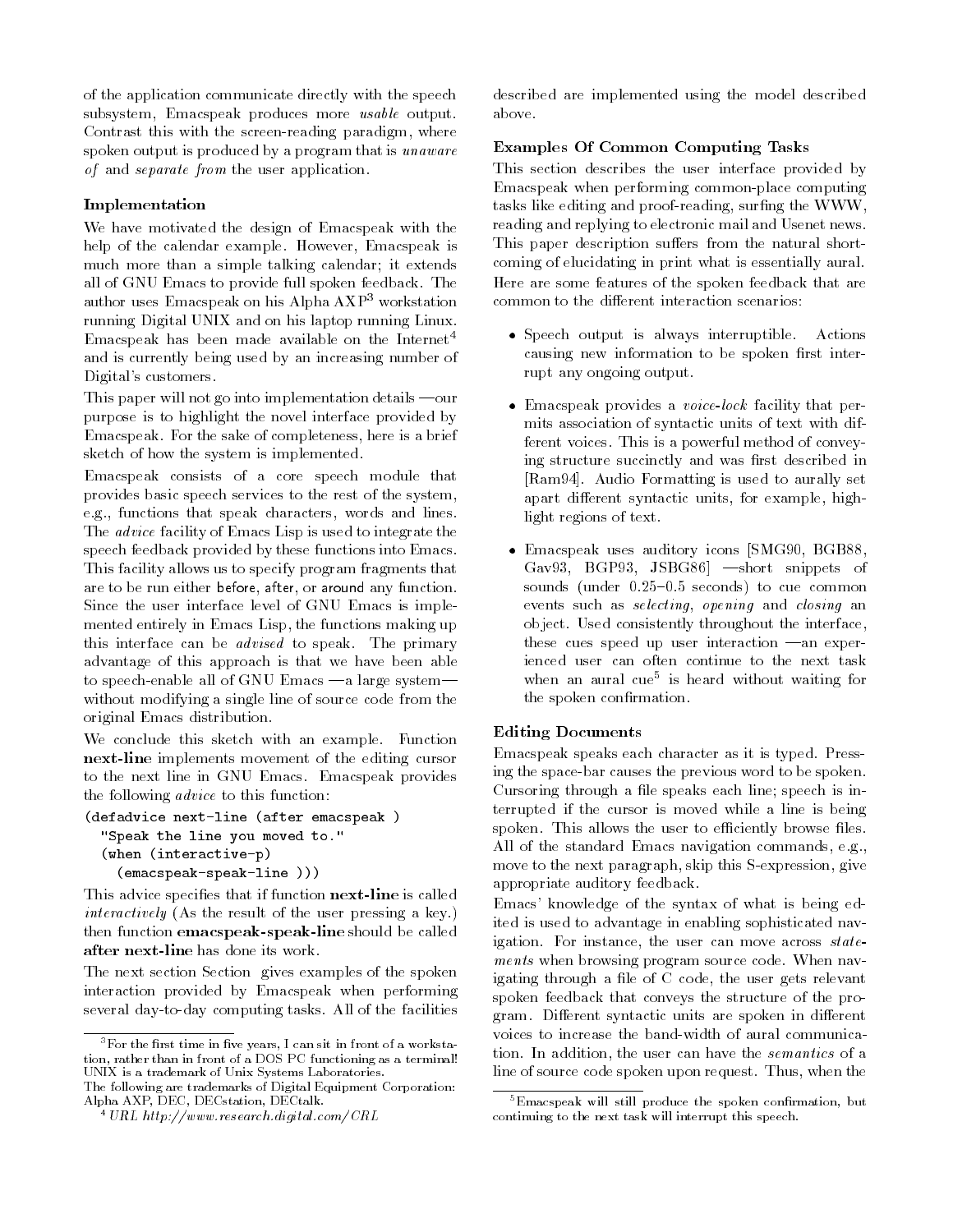editing cursor is on the closing brace that ends a function block, Emacspeak says "brace that closes function" and then speaks the opening line of that function. This provides the listener the same kind of feedback that users of traditional visual interfaces have come to expect.

## Spell Checking

Emacspeak provides a fluent aural interface to ispell. a powerful interactive spell checker. Here is a brief description of the visual interface provided by the spell checker for those unfamiliar with this system.

Typically, a file opened with Emacs can be spell-checked by invoking ispell. Errors are visually highlighted, with a separate window showing a list of possible corrections. The user can type a number to pick a choice from the list of corrections; alternatively, a replacement can be directly typed in.

Using this interface with a traditional screen-reader is painful to say the least . A user of a screen-reader needs that to query the position of the cursor to find out the erroneous word, then locate the window of corrections on the screen before continuing.

With Emacspeak, the fact that the list of possible corrections appears in a separate window is completely hidden from the listener. When running the spell checker, Emacspeak speaks the line containing the erroneous text with the incorrect word *aurally* highlighted. Next, the list of possible corrections is spoken; the user can pick a choice at any time. Based on the user action, the spell checker inserts the appropriate correction and continues to the next error.

A similar approach is used to provide aural feedback to the common editing task of interactively replacing a string by another. Emacspeak speaks the line containing the instance of the text being replaced, with the instance that will be replaced *aurally* highlighted. This allows the listener to respond correctly when there are multiple occurrences of the text being replaced within a line. Thus, the task of replacing the first occurrence of foo with bar while leaving the second instance of foo intact in the example

Change this food, but do not touch this fool.

is trivial; the same task using a screen-reader is much harder.

# Electronic Mail

Emacspeak provides a fluent spoken interface to electronic mail. Instead of having to listen to verbose utterances consisting of email headers, the listener hears a succinct summary of the form " sender name on subject.". Emacspeak also infers the dialogue structure present in electronic mail messages based on standard

conventions used to cite the contents of previous messages in a conversation thread. When such dialogue structure is detected, the different parts of the dialogue are spoken using different voice characteristics. Hitting any key while a part of the dialogue is being spoken results in the system skipping to the next portion of the dialogue.

## Usenet News

Emacspeak provides a fluent spoken extension to GNUS, the GNU Emacs news-reader. The interface permits the user to browse news using the four arrow keys.

We present the user with a simple metaphor of opening and closing objects. The up and down arrows navigate through objects at the current level; the right arrow opens the current object, while the left arrow closes it. To begin with, the user opens up Usenet news. The up and down arrows navigate through the list of newsgroups, providing a succinct verbal description of the current group and the number of articles that are unread. Opening a group with the right arrow results in the up and down arrow keys moving through the list of unread articles; again, the article is succinctly summarized using utterances of the form "Sender on topic, 33 lines.". Opening an article by pressing right arrow speaks it; the listener can move to the next article merely by pressing the down arrow, which will interrupt the reading of the current article, and summarize the next article. The auditory icons described earlier are especially useful when browsing news; the aural cues for opening, closing and selecting objects allow the listener to quickly move to the next task in the interface.

All of the features described in the section on reading email are available when reading news; Emacspeak presents the dialogue structure present in news articles using the voice-lock feature described above.

## Surfing The WWW

The WWW presents two interesting challenges to a spoken interface.

- Presence of hypertext links.
- Presence of interactive elements, e.g., ll-out forms consisting of UI elements such as input fields, check boxes and radio buttons.

Emacspeak provides a spoken extension to W3, the excellent Emacs-based WWW browser developed and maintained by William Perry.

Browsing A WWW Page. The listener can browse a WWW page just like any other document. Hyperlinks are spoken in a different voice. The listener can interrupt speech at any time and activate the link that was most recently spoken. The listener can also move the

<sup>&</sup>lt;sup>6</sup>Believe me, I've done it!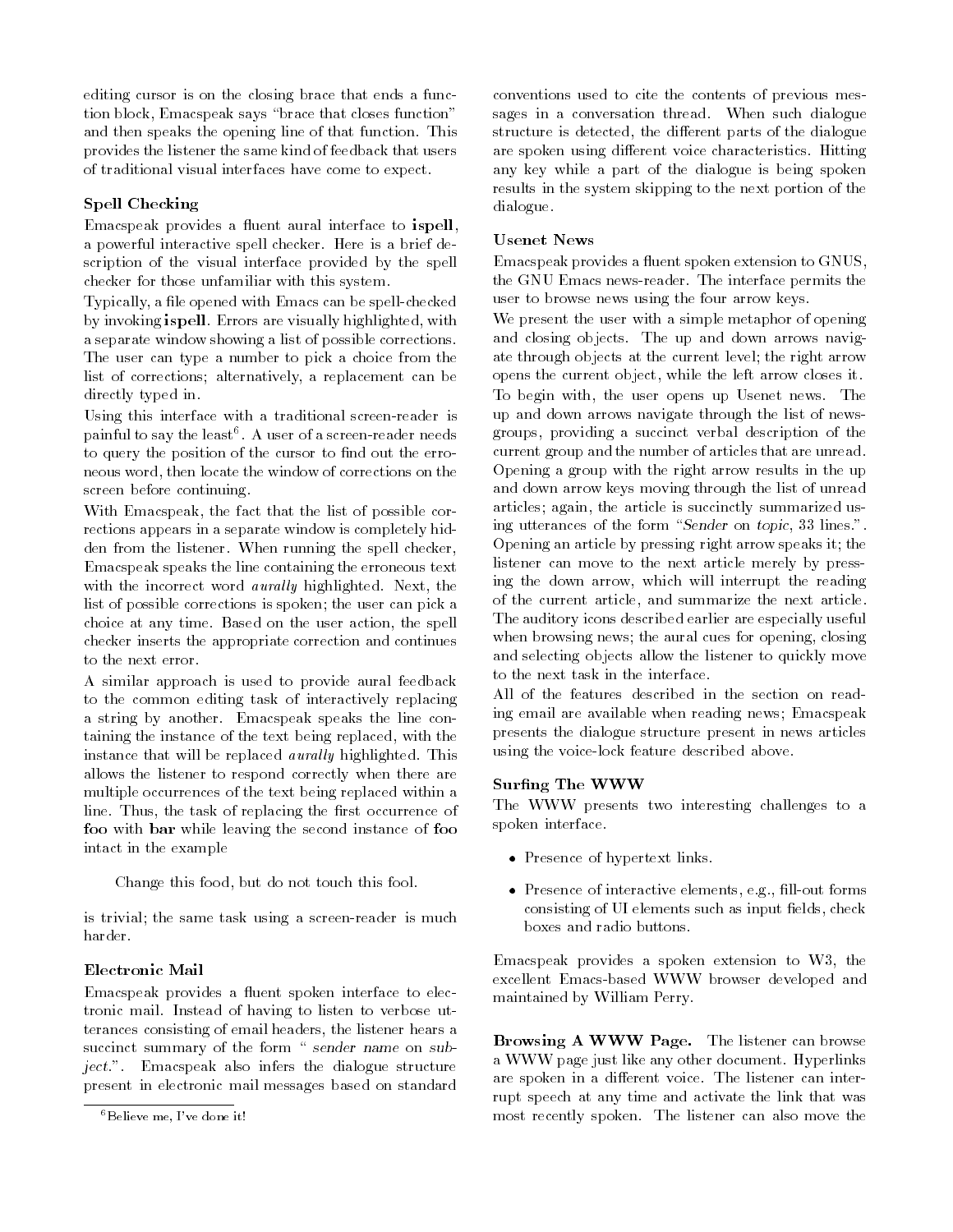application focus between the various links on a page; jumping to a link results in the anchor text being spoken along with an auditory cue indicating a large movement. Activating a link plays the auditory icon for opening an object, retrieves the document, and finally announces the title of the newly opened WWW document.

Interactive WWW Documents. The W3 browser parses a WWW document before displaying it. Emacspeak relies on this internal representation to provide the spoken rendering, rather than examining the visually displayed document. This fits well with the overall design of Emacspeak; it also enables Emacspeak to produce spoken feedback that would be impossible to generate by merely examining the screen.

A typical interaction with a form element consists of:

- Moving system focus to the element.
- Changing the state of the form element, e.g., pressing a button or entering a value.
- Obtaining conrmation from the system about the recently performed action.

We illustrate this with examples of what happens when the user interacts with different form elements that are

- Text Field Emacspeak summarizes the element under the focus with an utterance of the form under the focus with an utterance of the focus with an utterance of the form of the form of the form of the fo "text field field name set to value.". The name of the text field and its value if any are retrieved from the internal representation.
	- Pressing enter results in the spoken prompt "Enter value for field name.".
	- After the value has been input, Emacspeak confirms this with the announcement "text field field name set to value.".
- Check Box  $\bullet$  Emacspeak summarizes the check box with an utterance of the form \Check-box name is checked.", assuming the box has been previously checked.
	- Pressing enter produces a button click.
	- $\bullet$  Emacspeak says "unchecked check box name.".
- Radio Button The interaction parallels that described above for check boxes. The utterance uses the phrase "is pressed" to distinguish radio buttons from check boxes.

#### Navigating The File System

Emacs' dired mode, which is used to navigate the file system and perform operations such as moving, copying and deleting files, is extended to provide succinct aural feedback. When navigating through the file listing, the user hears the name of the current file or directory spoken; different *file types* e.g., directories, executables and symbolic links are distinguished by speaking their names in different voices. Opening a file plays the auditory icon for opening an object, and then speaks the name of the file just opened. Marking a file for later processing, deleting a file etc. all produce auditory icons. The auditory icons in this context are very useful because typically, performing an action such as deleting a file when using dired affects the current object and moves the focus. Visually, the file marked for deletion is set apart and the focus is moved. Combining the sound of a file being deleted with the speaking of the current object introduces the same level of parallelism in the aural interaction.

When navigating the *dired* buffer for the directory containing this paper, a screen-reader would speak a typical line shown below

 $-**r**-**r**-**r**$  - 1 raman users 11905 Aug 17 16:04 examples.tex

as \ dash rw dash r dash dash r dash dash 1 raman users 11905 Aug 17 16:04 examples.tex", an utterance that is hard to parse and comprehend. In contrast, Emacspeak merely speaks the filename; the listener can repeatedly press the tab key to hear the various fields of the file listing. Below, we list the utterances produced by each repeated press of the tab key.

| Permissions rw r r         |  |
|----------------------------|--|
| Links 1                    |  |
| Owner raman                |  |
| Group users                |  |
| Size 11905                 |  |
| Last Modified Aug 17 16:04 |  |
| Filename examples.tex      |  |

Figure 2: Tabbing through a file listing.

Notice that Emacspeak infers the meaning of each field in the file listing. Pressing the tab key while a field is being described interrupts speech immediately and moves to the next field.

#### Conclusion

We conclude with a summary of what we have learnt from the work on Emacspeak. Firstly, the design of Emacspeak as a speech interface as opposed to a system that reads the screen is radically different from what has been attempted in the past. The current implementation